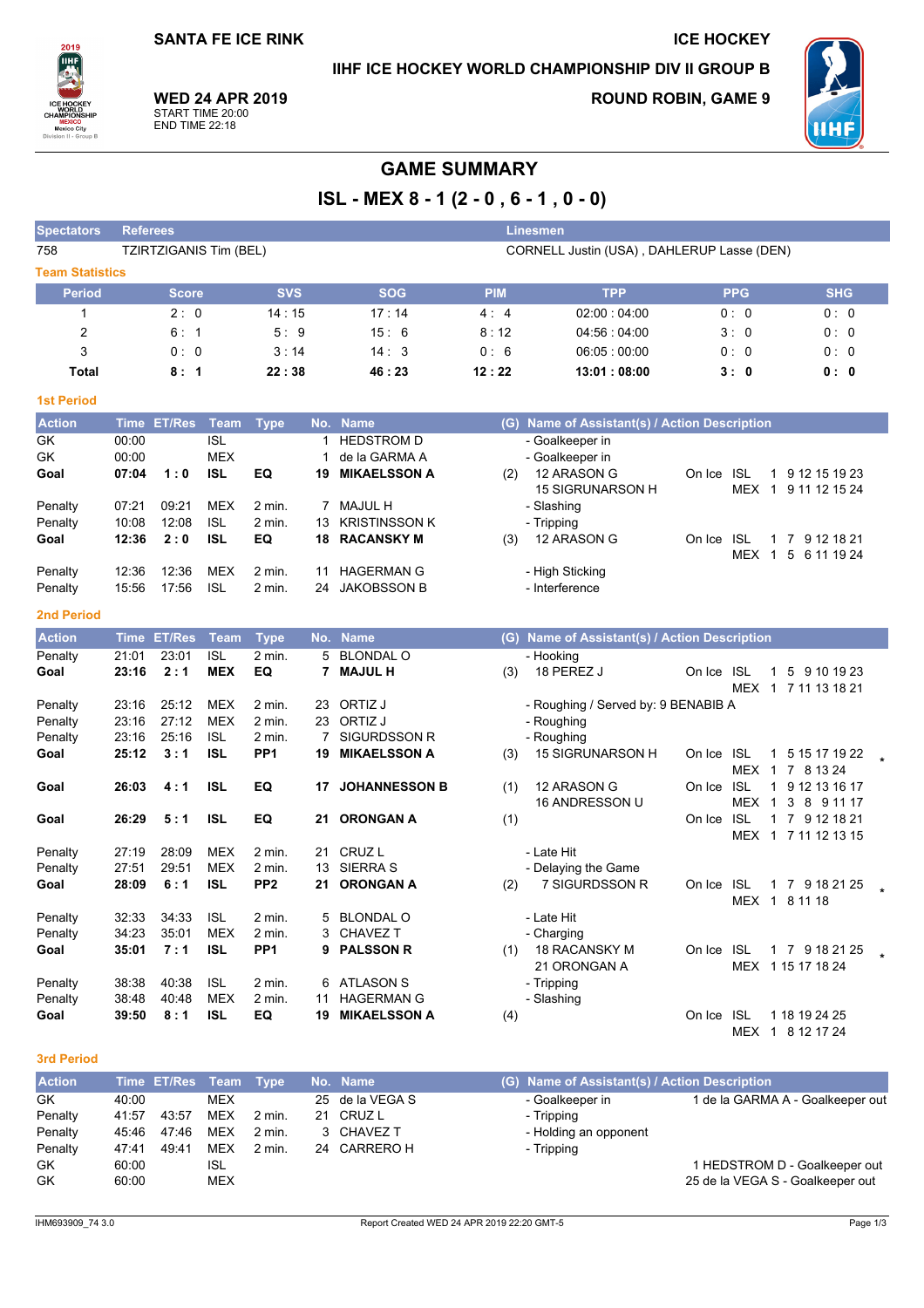### IIHF ICE HOCKEY WORLD CHAMPIONSHIP DIV II GROUP B

Team: MEX - Mexico



**WED 24 APR 2019** START TIME 20:00<br>END TIME 22:18

## **ROUND ROBIN, GAME 9**

**ICE HOCKEY** 



### **Goalkeeper Records**

### Team : ISL - Iceland

| No. Name                | SOG SVS | <b>MIP</b> | No. Name                |    | SOG SVS | <b>MIP</b> |
|-------------------------|---------|------------|-------------------------|----|---------|------------|
| <b>HEDSTROM Dennis</b>  | 22      | 60.00      | 1 de la GARMA Andres    |    | 24      | 40:00      |
| 20 SIGURBERGSSON Snorri |         |            | 25 de la VEGA Sebastian | 14 | 14      | 20:00      |

#### **Game Statistics**

| Team: ISL (white)  |                                   |                |   |                |                  |                |          |                |        |                |                      |                |           |                         |             |
|--------------------|-----------------------------------|----------------|---|----------------|------------------|----------------|----------|----------------|--------|----------------|----------------------|----------------|-----------|-------------------------|-------------|
|                    | <b>Head Coach: KOLEK Vladimir</b> |                |   |                |                  |                |          |                |        |                | <b>Shots on Goal</b> |                |           |                         |             |
| No. Pos.           | <b>Name</b>                       | G              | A | P              | <b>PIM</b>       | FO+            | FO-      | $FO+/-$        | FO%    |                | $\overline{2}$       | 3 <sup>1</sup> | <b>OT</b> | <b>TS</b>               | $+/-$       |
| 7 F                | SIGURDSSON Robert +A              | 0              | 1 |                | 2                | 2              | 2        | 0              | 50.00  | $\overline{2}$ | 1                    | 0              |           | 3                       | $+2$        |
| D<br>9             | PALSSON Robert +A                 |                | 0 |                | 0                |                | $\Omega$ | 1              | 100.00 | 4              |                      | 0              |           | 5                       | $+3$        |
| 12 D               | <b>ARASON Gunnar</b>              | 0              | 3 | 3              | 0                |                |          | 0              | 50.00  | 0              | $\Omega$             | $\overline{2}$ |           | 2                       | $+4$        |
| E<br>18            | <b>RACANSKY Miloslav</b>          |                |   | 2              | $\mathbf 0$      | 8              | 6        | $\overline{2}$ | 57.14  |                | $\overline{2}$       | $\overline{2}$ |           | 5                       | $+3$        |
| 21 F               | <b>ORONGAN Axel</b>               | $\overline{2}$ | 1 | 3              | $\Omega$         | $\overline{2}$ | 3        | $-1$           | 40.00  | 4              | 5                    | $\Omega$       |           | 9                       | $+2$        |
| D<br>5             | <b>BLONDAL Orri</b>               | 0              | 0 | 0              | 4                | 0              | 0        | 0              | 0.00   | 0              | 0                    | 2              |           | 2                       | $-1$        |
| F<br>15            | <b>SIGRUNARSON Hafthor</b>        | 0              | 2 | $\overline{2}$ | 0                | 0              | $\Omega$ | 0              | 0.00   | 0              |                      | $\overline{2}$ |           | 3                       | $+1$        |
| F<br>19            | <b>MIKAELSSON Andri</b>           | 3              | 0 | 3              | $\Omega$         | $\Omega$       |          | -1             | 0.00   |                | $\overline{2}$       | $\overline{2}$ |           | 5                       | $+1$        |
| D<br>22            | <b>THORSTEINSSON Sigurdur</b>     | 0              | 0 | $\Omega$       | 0                | $\mathbf 0$    | $\Omega$ | 0              | 0.00   |                | 1                    | $\Omega$       |           | $\boldsymbol{2}$        | $\pmb{0}$   |
| 23 F               | <b>LEIFSSON Johann</b>            | 0              | 0 | $\Omega$       | $\Omega$         | 6              | 9        | $-3$           | 40.00  | $\Omega$       | $\mathbf 0$          | $\Omega$       |           | $\mathbf 0$             | $\mathbf 0$ |
| $\mathsf{F}$<br>13 | <b>KRISTINSSON Kristjan</b>       | 0              | 0 | 0              | 2                | 0              | 0        | 0              | 0.00   | 0              | 0                    |                |           |                         | $+1$        |
| 16<br>D            | <b>ANDRESSON Ulfar</b>            | 0              |   |                | 0                | 1              | $\Omega$ | 1              | 100.00 | 2              | 0                    |                |           | 3                       | $+1$        |
| F<br>17            | <b>JOHANNESSON Bjarki</b>         |                | 0 |                | $\mathbf 0$      | 7              |          | 0              | 50.00  | 0              | $\mathbf 1$          | $\Omega$       |           |                         | $+1$        |
| $\mathsf{F}$<br>24 | <b>JAKOBSSON Bjorn</b>            | 0              | 0 | 0              | $\boldsymbol{2}$ | 0              | $\Omega$ | 0              | 0.00   |                | 0                    | $\Omega$       |           |                         | $+1$        |
| 25 D               | JONSSON Ingvar +C                 | $\Omega$       | 0 | $\Omega$       | $\Omega$         | $\Omega$       | $\Omega$ | $\Omega$       | 0.00   | 1              | $\Omega$             | $\Omega$       |           |                         | $+1$        |
| 4 F                | <b>KNUTSSON Aron</b>              | 0              | 0 | 0              | 0                | 0              | 0        | 0              | 0.00   | 0              | 0                    |                |           |                         | 0           |
| F<br>6             | <b>ATLASON Solvi</b>              | 0              | 0 | 0              | 2                | 3              |          | -4             | 30.00  | 0              | 0                    | 0              |           | 0                       | $\mathbf 0$ |
| F<br>8             | <b>GUDNASON Falur</b>             | 0              | 0 | $\Omega$       | $\Omega$         | 1              |          | 0              | 50.00  | $\Omega$       | $\Omega$             | $\Omega$       |           | $\Omega$                | $\mathbf 0$ |
| D<br>10            | <b>ARASON Vignir</b>              | 0              | 0 | 0              | $\mathbf 0$      | 0              | 0        | 0              | 0.00   | 0              | 1                    |                |           | $\overline{\mathbf{c}}$ | $-1$        |
| 14 F               | <b>ARNASON Kristjan</b>           | 0              | 0 | $\Omega$       | $\Omega$         | 1              |          | $\Omega$       | 50.00  | $\Omega$       | $\mathbf{0}$         | $\Omega$       |           | $\mathbf{0}$            | $\mathbf 0$ |
| GK                 | <b>HEDSTROM Dennis (BP)</b>       | 0              | 0 | 0              | 0                |                |          |                |        | 0              | 0                    | 0              |           | 0                       |             |
| GK<br>20           | <b>SIGURBERGSSON Snorri</b>       | 0              | 0 | 0              | 0                |                |          |                |        | O              | 0                    | $\Omega$       |           | 0                       |             |
| Total              |                                   | 8              | 9 | 17             | 12               | 33             | 38       | -5             | 46.48  | 17             | 15                   | 14             |           | 46                      |             |

| Team : MEX (green) |                               |          |              |          |                |                |                |                |        |              |                      |          |           |                |             |
|--------------------|-------------------------------|----------|--------------|----------|----------------|----------------|----------------|----------------|--------|--------------|----------------------|----------|-----------|----------------|-------------|
|                    | Head Coach: de la GARMA Diego |          |              |          |                |                |                |                |        |              | <b>Shots on Goal</b> |          |           |                |             |
| No. Pos.           | <b>Name</b>                   | G        | $\mathbf{A}$ | P        | <b>PIM</b>     | FO+            | FO-            | $FO+/-$        | FO%    |              | $\overline{2}$       | 3.       | <b>OT</b> | <b>TS</b>      | $+/-$       |
| 7 F                | MAJUL Hector (BP)             |          | $\Omega$     |          | 2              | 0              | $\overline{2}$ | $-2$           | 0.00   | 0            | 2                    | $\Omega$ |           | $\overline{2}$ | $\mathbf 0$ |
| 11 D               | <b>HAGERMAN Gonzalo</b>       | 0        | 0            | 0        | 4              | 0              | 0              | $\Omega$       | 0.00   | 3            | $\Omega$             | $\Omega$ |           | 3              | $-3$        |
| 12 F               | <b>GOMEZ Carlos</b>           | 0        | $\Omega$     | $\Omega$ | $\mathbf 0$    | 9              | 2              |                | 81.82  | 4            | $\mathbf 0$          |          |           | 5              | $-3$        |
| 13 F               | SIERRA Santiago +A            | 0        | $\Omega$     | $\Omega$ | $\overline{2}$ | 13             | 10             | 3              | 56.52  | 2            | $\Omega$             | 1        |           | 3              | $\pmb{0}$   |
| 15 D               | UGARTE Fernando +C            | 0        | $\mathbf 0$  | $\Omega$ | 0              | 0              | $\Omega$       | $\Omega$       | 0.00   | $\mathbf 0$  |                      | 0        |           | 1              | $-2$        |
| 3 F                | CHAVEZ Tyler                  | 0        | 0            | 0        | 4              | 2              | 0              | 2              | 100.00 | $\mathbf 1$  | 0                    | 0        |           | 1              | $-1$        |
| 5<br>D             | <b>COLAS Miguel</b>           | 0        | $\Omega$     | $\Omega$ | $\Omega$       | 0              | $\Omega$       | $\Omega$       | 0.00   | $\mathbf{1}$ | 1                    | $\Omega$ |           | 2              | $-1$        |
| 17 D               | <b>GONZALEZ Luis David</b>    | 0        | $\Omega$     | $\Omega$ | $\Omega$       | $\mathbf 0$    | $\Omega$       | 0              | 0.00   | 0            | $\Omega$             | $\Omega$ |           | 0              | $-2$        |
| 18 F               | PEREZ Jorge +A                | 0        |              |          | $\mathbf 0$    | $\overline{7}$ | 10             | $-3$           | 41.18  | 3            |                      |          |           | 5              | $+1$        |
| 21 F               | <b>CRUZ Luis</b>              | $\Omega$ | $\mathbf 0$  | $\Omega$ | 4              | 0              | $\Omega$       | $\Omega$       | 0.00   | 0            | $\Omega$             | $\Omega$ |           | 0              | $+1$        |
| 8 D                | de la VEGA Luis Alberto       | 0        | 0            | 0        | 0              | 0              | 0              | 0              | 0.00   | 0            | 0                    | 0        |           | 0              | $-2$        |
| 9<br>$\mathsf{F}$  | <b>BENABIB Alan</b>           | 0        | 0            | 0        | $\mathbf 0$    | 0              | 0              | 0              | 0.00   | 0            | 0                    | $\Omega$ |           | 0              | $-2$        |
| 19 F               | <b>SMITHERS Christian</b>     | 0        | $\Omega$     | $\Omega$ | $\Omega$       | 0              | $\Omega$       | $\Omega$       | 0.00   | 0            | $\mathbf{0}$         | $\Omega$ |           | 0              | $-1$        |
| 23 D               | ORTIZ Jorge                   | 0        | $\Omega$     | $\Omega$ | 4              | $\mathbf{1}$   | 0              | $\mathbf{1}$   | 100.00 | 0            | $\Omega$             | $\Omega$ |           | 0              | $\mathbf 0$ |
| 24 F               | <b>CARRERO Hector</b>         | 0        | $\Omega$     | $\Omega$ | $\overline{2}$ | 3              | $\overline{7}$ | -4             | 30.00  | $\Omega$     | $\Omega$             | $\Omega$ |           | $\Omega$       | $-3$        |
| 2 F                | <b>RAMIREZ Julian</b>         | 0        | 0            | 0        | 0              | 0              | 1              | $-1$           | 0.00   | 0            | 0                    | 0        |           | 0              | 0           |
| 6 F                | <b>LINARES Diego</b>          | 0        | 0            | 0        | $\mathbf 0$    | 0              | 0              | 0              | 0.00   | 0            | 0                    | $\Omega$ |           | 0              | $-1$        |
| 10 D               | <b>DUENAS Jorge</b>           | 0        | $\mathbf 0$  | $\Omega$ | $\Omega$       | 0              | 0              | $\mathbf 0$    | 0.00   | 0            | $\mathbf 0$          | $\Omega$ |           | 0              | 0           |
| 16 F               | <b>NAJERA Antonio</b>         | $\Omega$ | $\mathbf 0$  | 0        | $\mathbf 0$    | 3              | $\overline{1}$ | $\overline{2}$ | 75.00  | 0            |                      | $\Omega$ |           | 1              | $\mathbf 0$ |
| 1 GK               | de la GARMA Andres            | $\Omega$ | $\Omega$     | $\Omega$ | $\Omega$       |                |                |                |        | $\Omega$     | $\Omega$             | $\Omega$ |           | 0              |             |
| 25 GK              | de la VEGA Sebastian          | 0        | 0            | 0        | 0              |                |                |                |        | 0            | 0                    | 0        |           | 0              |             |
| <b>Total</b>       |                               |          |              | 2        | 22             | 38             | 33             | 5              | 53.52  | 14           | 6                    | 3        |           | 23             |             |